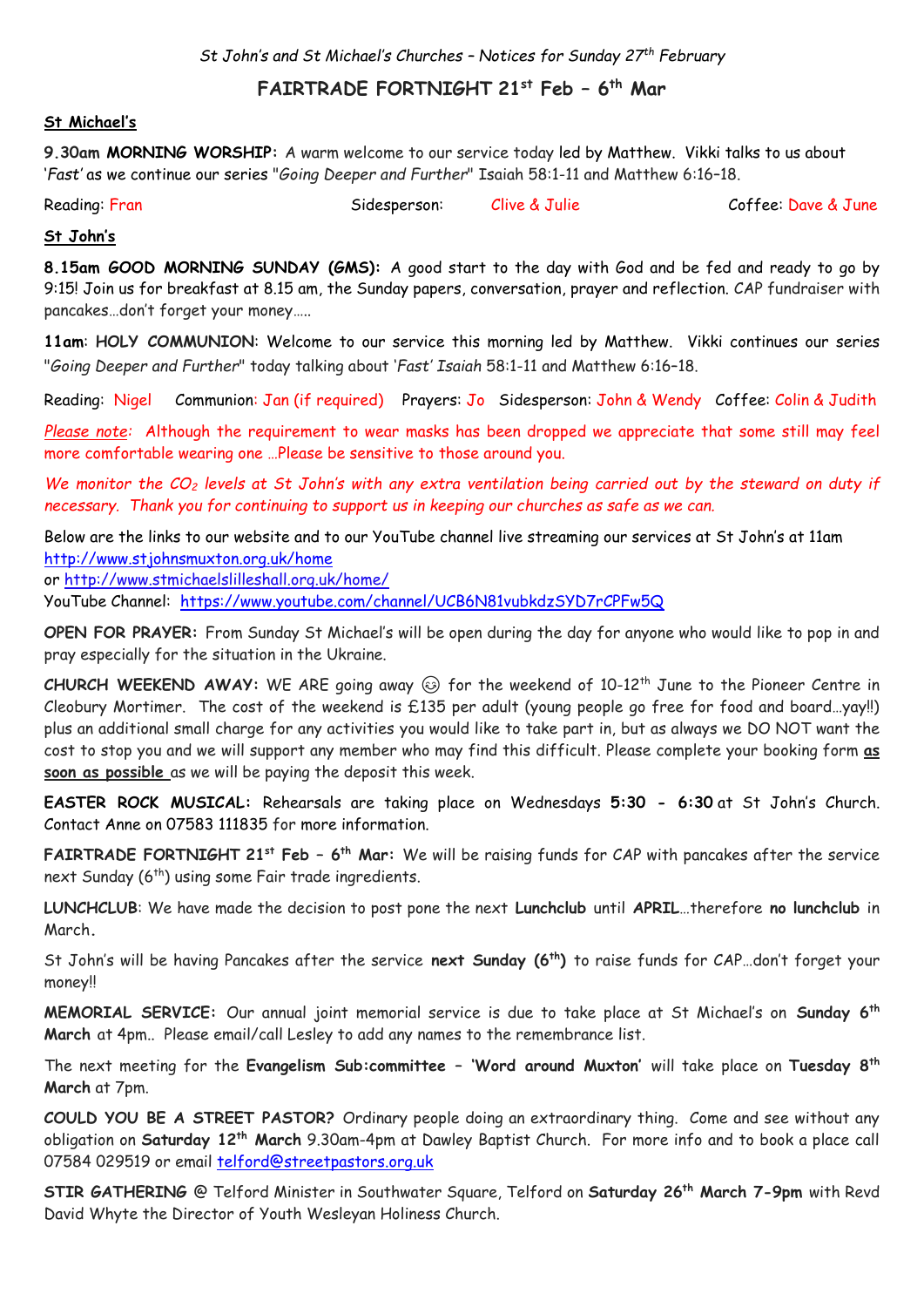**UPDATE FROM CMS** Mission Partners Lea and Petra Williams who are currently working in the Czech Republic**… [Click here](https://www.facebook.com/groups/2816092355275198/permalink/3099353776949053/?sfnsn=scwspmo&ref=share)** for updates

**CONFIRMATION**: We have booked Bishop Sarah to come to take a confirmation service at St John's on **Sunday 11th September** at 11.00 am. If you are interested in being confirmed or would just like to find out more about what it means then please speak to Matthew or Vikki. Information about preparation will appear shortly.

**BAKERS WANTED:** Do you like baking and would like to earn a little bit of pocket money with a great social outlet. Newport Indoor Market is looking for bakers. Please speak to Naomi on 670031 for further information.

**CARETAKER/CLEANER ROLE AT ST JOHN'S: Would this role suit you? or do you know anyone who may be interested?** *Monday, Tuesday, Wednesday and Friday, day and evening 10 paid hours per week. Main outline of duties to include:-*

- *Preparing the room for hirers as required (will involve moving chairs (heavy) and tables)*
- *Opening and closing the building for hirers at predetermined times*
- *General cleaning*

*Please contact the church office for further details 670033 or [admin@stjohnsmuxton.org.uk](mailto:admin@stjohnsmuxton.org.uk)*

| Services and Rotas for next Sunday (6th) - CAP SUNDAY<br><b>SML</b> - 9.30am Holy Communion and 4pm Memorial Service and <b>SJM</b> 11am Morning Worship |                                |  |  |
|----------------------------------------------------------------------------------------------------------------------------------------------------------|--------------------------------|--|--|
| St John's                                                                                                                                                | St Michael's                   |  |  |
| Reading: Steve                                                                                                                                           | Reading Scarlett               |  |  |
| Prayers: Judith                                                                                                                                          | Sidesperson: Cedric (4pm Fran) |  |  |
| Communion (assisting if required): N/A                                                                                                                   | Coffee: Clive & Julie          |  |  |
| Sidesperson: The Hambler family                                                                                                                          |                                |  |  |
| Coffee: John & Moira                                                                                                                                     |                                |  |  |

### *1 Peter 5:7 Cast all your anxiety on him because he cares for you*.

### **REGULAR GROUPS/MEETINGS/RESOURCES/INFORMATION**

**SPARK** for our young people aged 10 and above and **SAS** sessions for children aged 5-10 takes place **most Sundays**.

**LIGHT – CRÈCHE FOR 0-5S:** The livestream of the St John's service is broadcast in the Acorn Room (down the corridor on the right as you enter the building) for parents of under 5's, with toys also available. We hope, in the future, to be able to offer some supervised sessions for 0-5s.

**ST JOHN'S TINY TOTS:** A Toddler group for parents/carers of under 5's taking place on Tuesday mornings from 10am during term time.

**Calling all walkers!** We meet on a **Wednesday 10am** at St John's for a gentle, local walk of around an hour. All are welcome. Please contact Jo Lefroy for any further information on 01952 604281.

**FROGS**: We would like to invite our young people to attend FROGS. This is a youth group which is held weekly at St Swithun's church in Cheswardine. We have been working closely with FROGS for many years as we have attended Quinta together. Colin Barnett, a member of St Michael's, is currently a leader there. They meet **every Tuesday from 7.30-9pm,** for secondary school pupils and sixth formers. Please see Kathy or Matthew for information.

**WORSHIP, LUNCH & MUSIC** takes place on the **first Thursday** of each month except January and August and weekly during Lent 12noon at St Michael's. (Wednesday 2<sup>nd</sup> March - Ash Wednesday then weekly during Lent)

**A NOVEL IDEA** Join our reading club at St John's 7.30pm on the **2 nd Wednesday** of each month**.**

*SoulSpeak* , our new and original way of exploring our own and others' values, beliefs and life choices continues **Thursdays** 8pm at St John's to consider topics such as '*What does the future hold ?, Where have I come from and why am I here ? or What makes for a good life and Where does faith fit in with these things?'*

**POP IN FOR COFFEE** held at St Michael's on the 2<sup>nd</sup> Thursday of the month 10-12noon. (No pop in during Lent)

**FORGET ME NOT FILMS:** Takes place usually on the **3 rd Thursday** of the month at St John's. The film will start at 10 am - please arrive any time from 9.45 am. If you have any questions, or to let us know you are coming, please contact Jo Lefroy on 01952 604281 or via the church office.  $(17<sup>th</sup> March)$ 

**JOIN US 4 A CUPPA!** A monthly coffee morning held at St John's on a Friday between 11am - 1pm. Litter pickers are also invited to meet just before, litter pick the local area then return for a well earned cuppa! (18<sup>th</sup> March)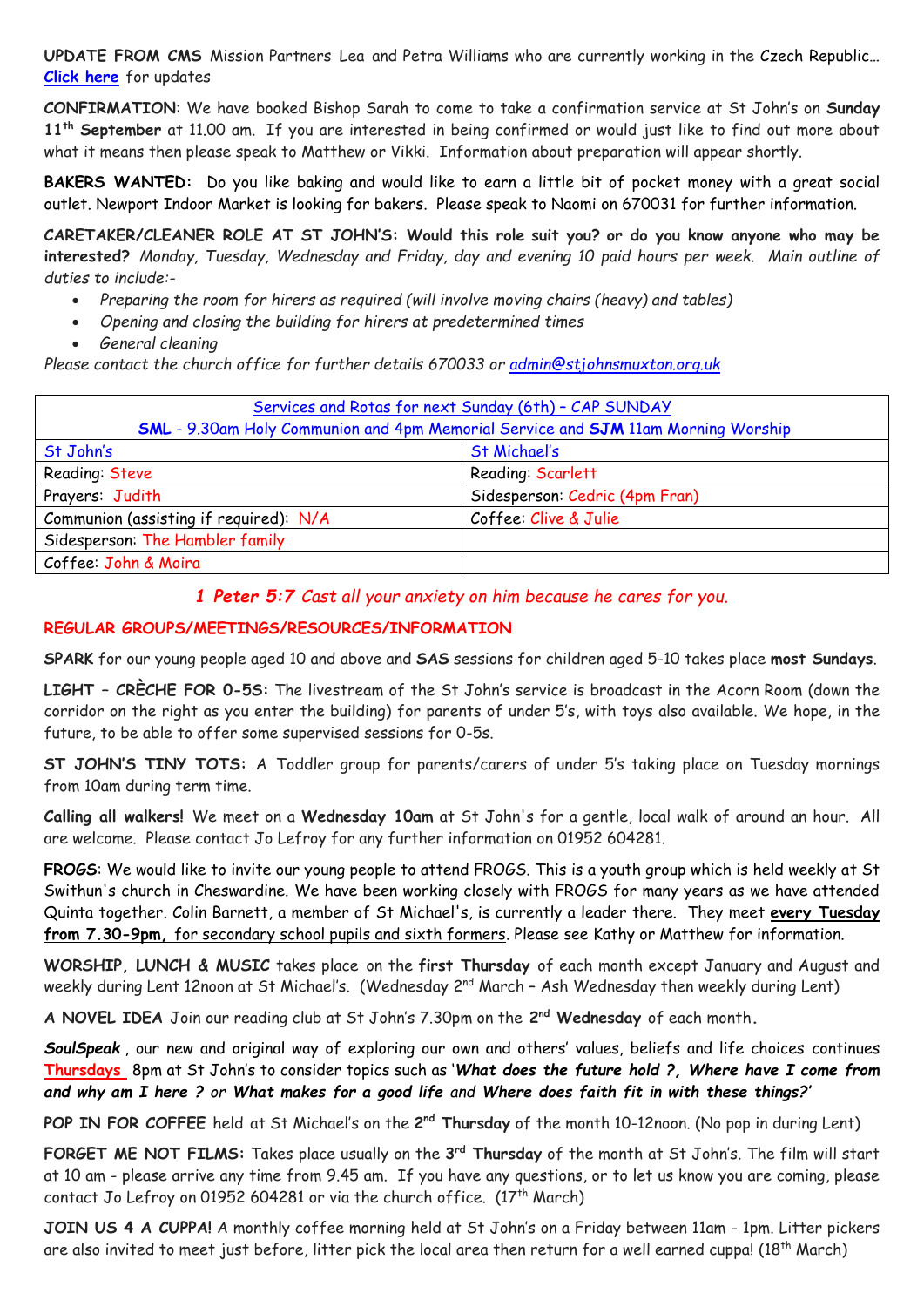**sub:Zero/sub:Extra** our Youth Café currently held monthly on a Friday from 4pm (sub:Zero) and 6pm (sub:Extra) at St John's. (4<sup>th</sup> & 18<sup>th</sup> March)

**EARLY MORNING PRAYERS:** Are you an early bird? A group of us pray for the work of the church at 7.30am **every Thursday** morning. Join us for half an hour or part of the time on Zoom. Contact Matthew for the link.

Please join us for **Bible Reading/Discussion/Prayer** via **Zoom**, weekdays at 9am. The best way to access these is through the "Daily Prayer" app. available from The Church of England but if you want to follow from your Bible this is ok. Please contact Matthew who will give you the details to login.

**TELFORD STREET PASTOR** After 10 years of making a difference on the streets of Telford they are relaunching and urge you to consider….*Is God calling you to serve as a Street Pastor or Prayer Pastor?* If you would like to find out a little bit more about what is involved please either have a chat to Simon Trotman or Gill Steinert. Training sessions coming soon, here at St John's.

**PRAYER CHAINs:** If you have any prayer requests please either text (preferable) Lisa 07739 522280 or Email: [west.familywest@btinternet.com](mailto:west.familywest@btinternet.com) or St Michael's prayer chain coordinator Chris R 07834162343 or 01952 604330 or Email: [scip@blueyonder.co.uk](mailto:scip@blueyonder.co.uk)

FACEBOOK [www.facebook.com/stjohnsmuxton](http://www.facebook.com/stjohnsmuxton) - please like our page and share our news stories with your friends.

**OFFICE HOURS:** Monday 9-3pm, Tuesday 9-12noon and Friday 9-4pm 01952 670033 **Email:** admin[@stjohnsmuxton.o](http://stjohnsmuxton/)rg.uk or [admin@stmichaelslilleshall.org.uk](mailto:admin@stmichaelslilleshall.org.uk) **Website:** [www.stjohnsmuxton.org.uk](http://www.stjohnsmuxton.org.uk/) or www.stmichaelslilleshall.org.uk **Matthew's Email:** [matthew.lefroy@tiscali.co.uk](mailto:matthew.lefroy@tiscali.co.uk) (Usual day off Friday) **Vikki's Email:** [revdayvik@gmail.com](mailto:revdayvik@gmail.com) (Normal day off Friday)

### **St Michael's and St John's readings**

### **Isaiah 58:1-11**

**58** 'Shout it aloud, do not hold back. Raise your voice like a trumpet.

Declare to my people their rebellion and to the descendants of Jacob their sins.

**<sup>2</sup>** For day after day they seek me out; they seem eager to know my ways,

as if they were a nation that does what is right and has not forsaken the commands of its God.

They ask me for just decisions and seem eager for God to come near them.

**3** "Why have we fasted," they say, "and you have not seen it?

Why have we humbled ourselves, and you have not noticed?"

'Yet on the day of your fasting, you do as you please and exploit all your workers. **<sup>4</sup>** Your fasting ends in quarrelling and strife, and in striking each other with wicked fists. You cannot fast as you do today and expect your voice to be heard on high. **<sup>5</sup>** Is this the kind of fast I have chosen, only a day for people to humble themselves? Is it only for bowing one's head like a reed and for lying in sackcloth and ashes? Is that what you call a fast, a day acceptable to the LORD?

**6** 'Is not this the kind of fasting I have chosen: to loose the chains of injustice

 and untie the cords of the yoke, to set the oppressed free and break every yoke? **<sup>7</sup>** Is it not to share your food with the hungry and to provide the poor wanderer with shelter – when you see the naked, to clothe them, and not to turn away from your own flesh and blood? **<sup>8</sup>** Then your light will break forth like the dawn, and your healing will quickly appear; then your righteousness will go before you, and the glory of the LORD will be your rear guard. **<sup>9</sup>** Then you will call, and the LORD will answer; you will cry for help, and he will say: here am I.

'If you do away with the yoke of oppression, with the pointing finger and malicious talk, **<sup>10</sup>** and if you spend yourselves on behalf of the hungry and satisfy the needs of the oppressed, then your light will rise in the darkness, and your night will become like the noonday.